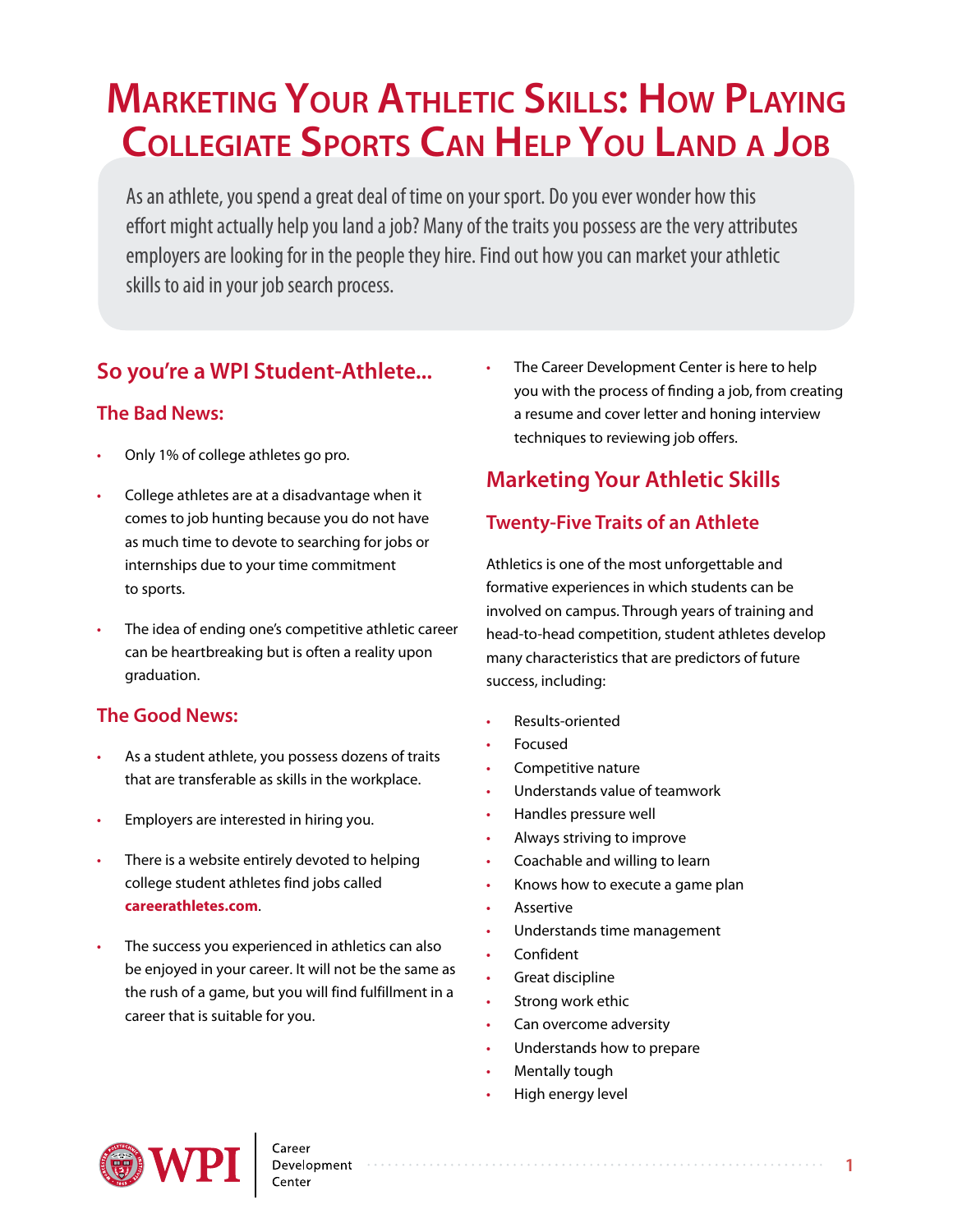- Goal oriented
- Strong character
- Self-motivated
- Able to multitask
- Can make high pressure decisions
- Handles constructive criticism
- Understands accountability
- Seeks and loves a challenge

#### **Personal Traits Exercise**

Use the above list of 25 Traits of an Athlete to complete the brief exercise below:

- 1. Put a check mark beside each characteristic that strongly describes you.
- 2. Circle the top five characteristics that describe your greatest strengths.

3. Consider talking about these traits using concrete examples from sports in your cover letter or in an interview.

### **Traits Application Analysis: Translating Your Traits into Transferable Skills in the Workplace**

Utilize a "Day in the Life Of" experience to sell yourself during a job interview. The idea is to capture real-life examples demonstrating how personal traits are instrumental in satisfying the demands of your everyday life and how those traits will help you in your new career.

Here is an example of the Traits Applications Analysis process:

| <b>Traits</b>   | <b>Example</b>                                                                                                                                                                   | <b>Relate to your Career</b>                                                                                                                                                                                           |
|-----------------|----------------------------------------------------------------------------------------------------------------------------------------------------------------------------------|------------------------------------------------------------------------------------------------------------------------------------------------------------------------------------------------------------------------|
| Time Management | I spend 30 hours a week in my sport and 3 hours<br>a night to get everything done, meaning I have<br>to prioritize requirements and juggle multiple<br>tasks to get it all done. | When organizations reorganize or downsize or cut the<br>budget, employees have to do their work "and then<br>some." Organizations like to have employees who can<br>handle multiple tasks and manage time effectively. |
|                 |                                                                                                                                                                                  |                                                                                                                                                                                                                        |
|                 |                                                                                                                                                                                  |                                                                                                                                                                                                                        |
|                 |                                                                                                                                                                                  |                                                                                                                                                                                                                        |
|                 |                                                                                                                                                                                  |                                                                                                                                                                                                                        |
|                 |                                                                                                                                                                                  |                                                                                                                                                                                                                        |
|                 |                                                                                                                                                                                  |                                                                                                                                                                                                                        |
|                 |                                                                                                                                                                                  |                                                                                                                                                                                                                        |
|                 |                                                                                                                                                                                  |                                                                                                                                                                                                                        |



Development<br>Center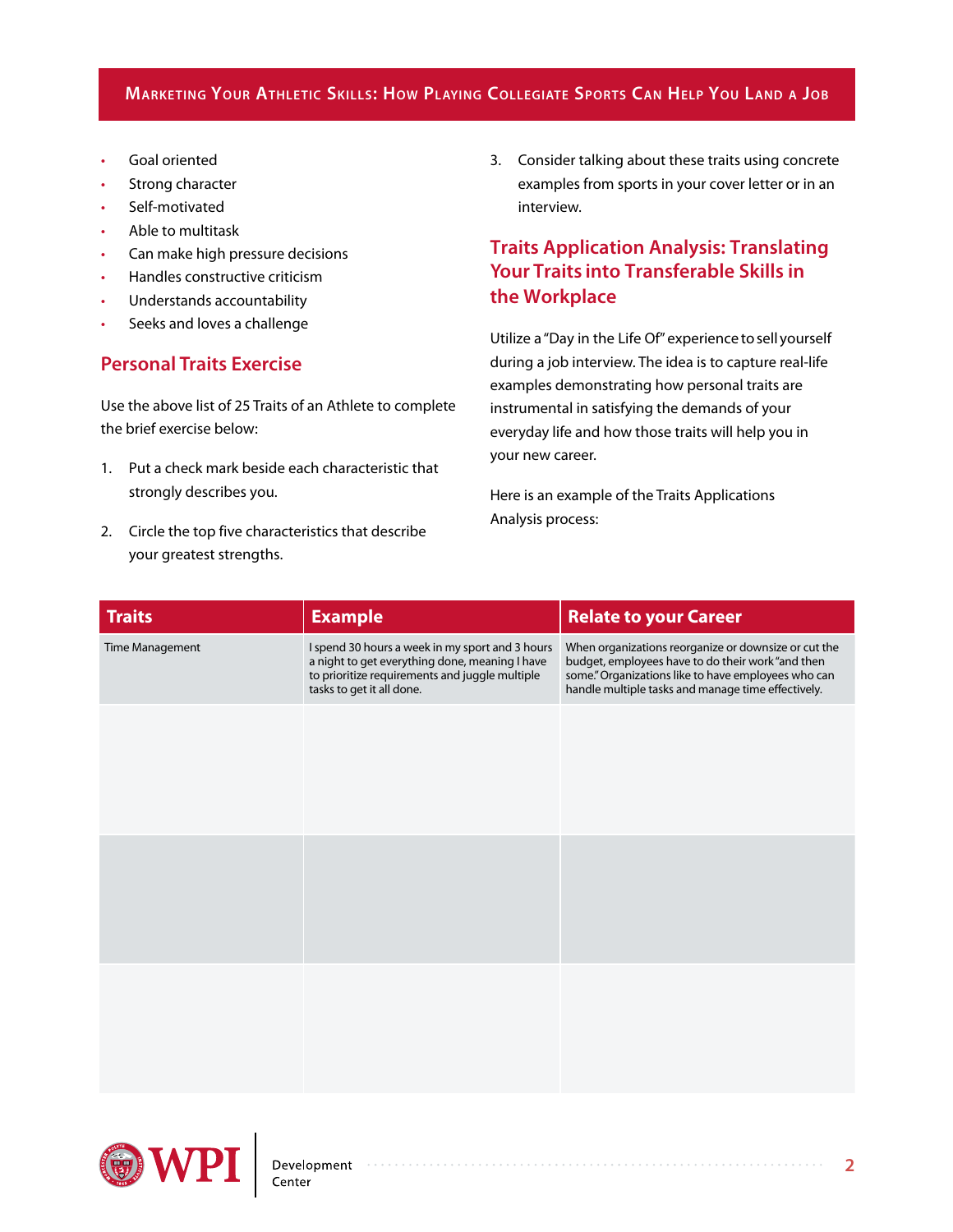### **Examples of Transferable Traits and How to Communicate Them**

- **Competition:** learned healthy and rewarding aspects of competition, such as discipline, sacrifice, preparation, learning from mistakes, and staying focused
- **People and Team Dynamics:** played with and against people from all walks of life, nationalities, socio-economics, academic backgrounds, and personalities; learned to put personal interests aside to work as a team while also competing against teammates for positions (e.g. team captain)
- **Physical Training and Conditioning:** coaches pushed us to do more than we thought we could
- **Discipline, Sacrifice:** became mentally tough, which led to developing confidence
- **Strategy, Preparation, and Game Plans:** learned the importance of preparation and execution as well as being held accountable for consequences of not meeting goals
- **Setting High Goals and Aspirations:** taught to be held accountable individually and collectively for achieving shared goals
- **Making Decisions under Pressure:** learned that the key to having confidence was to be prepared; taught not to dwell on mistakes but to learn from them and move on
- **Dealing with Adversity:** when faced with a loss, learned to take a step back and analyze what could have been done differently instead of pointing fingers or creating excuses
- **Being Coachable:** developed a willingness to learn and constantly strive for improvement; learned not to be afraid of leaving comfort zone
- **Results Achieved:** accustomed to being evaluated based on quantitative measurement of wins/losses
- **Managing Time:** learned self-discipline and the importance of prioritizing time to meet academic demands; had to compete in the classroom with people who had more hours to prepare.

### **Communicating How Your Traits Can Benefit a Company**

"I am not a member or your organization, but I do know...

- "Competition Is just as fierce in organizations as in athletics."
- **Diversity:** "Your organization is probably made up of a diverse group of people who work together as a team to achieve the company's objectives (while competing with each other for positions and promotions at the same time)."
- **Discipline, Sacrifice, Confidence, and Mental Toughness:** "Your organization is looking for people who are disciplined, know how to sacrifice, are confident, and are mentally tough."
- **Accountability:** "Employees need to understand the importance of executing a plan and being held accountable for their actions and effort"
- **Goal Oriented:** "Your organization is looking for people who are goal oriented and comfortable being held to high expectations."
- **Overcoming Adversity:** "As good as your organization is, sometimes you fail. You need to have people who will respond to that adversity, learn from it, and get right back into the next battle. You cannot have finger pointers and people who always have excuses."

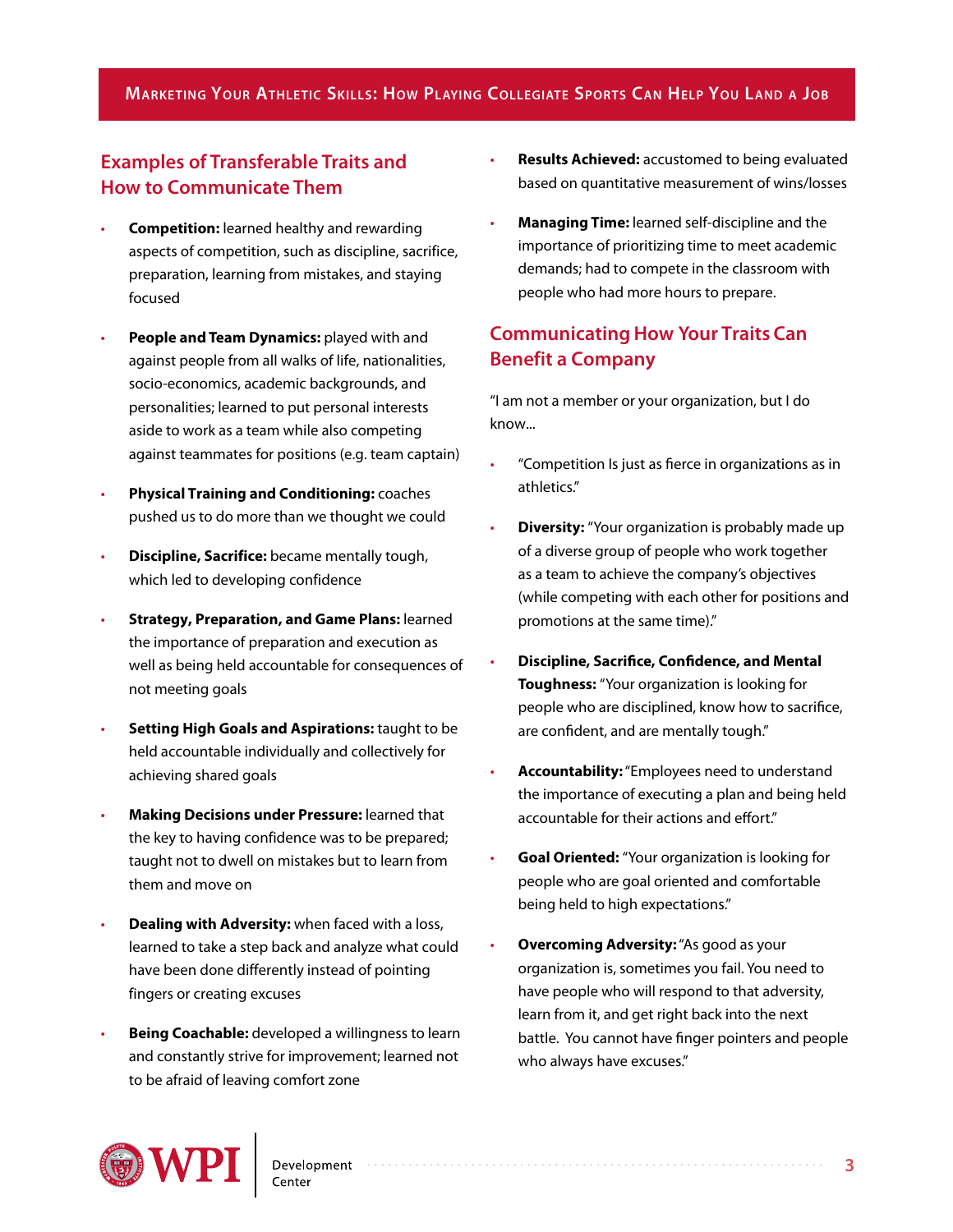- **Results Oriented:** "Without a doubt, your organization clearly needs people who are results oriented, even though you want to have fun and enjoy what you do. Athletes are judged on results during competition."
- **Coachable:** "In organizations today, you need people who are coachable, do not resist change, and are willing to leave their comfort zones."
- **Time Management:** "In today's fast-paced environment, organizations need people who know how to juggle multiple tasks, prioritize, and successfully manage their time."

# **Resume Tips and Bullets**

As a student athlete, you can indicate your athletic participation and achievements on your resume in a few different ways, as shown in the following examples.

#### **Activities**

| Varsity Football Team, WPI, August 2014-present |  |
|-------------------------------------------------|--|
|                                                 |  |

**Varsity Basketball Team**, WPI, October 2014-present

**WPI Varsity Volleyball Team**, August 2013-present

**Ultimate Frisbee Team**, WPI, January-May 2015

## **Leadership Activities**

**Captain,** Varsity Field Hockey Team, WPI, August 2015-Present

• Organized formal and informal meetings to facilitate and improve communication among team members

**Captain,** Varsity Football Team, WPI, August 2015-Present

- Provided leadership to team by organizing captain's practices
- Served as liaison between coach and players
- Mentored incoming freshmen to adapt to college life

**Manager,** Varsity Swim Team, WPI, August 2014-Present

- Compiled statistics and submitted to coaches weekly to optimize and target training needs
- Organized weekly team meetings and facilitated purchase of suits and swim gear

### **Sample Action Verbs for Bullet Descriptions:**

- Achieved
- Collaborated
- Created
- **Directed**
- **Established**
- Influenced
- **Initiated**
- Led
- **Mentored**
- **Motivated**
- Oversaw
- **Reinforced**
- **Replaced**
- Revamped
- **Reviewed**